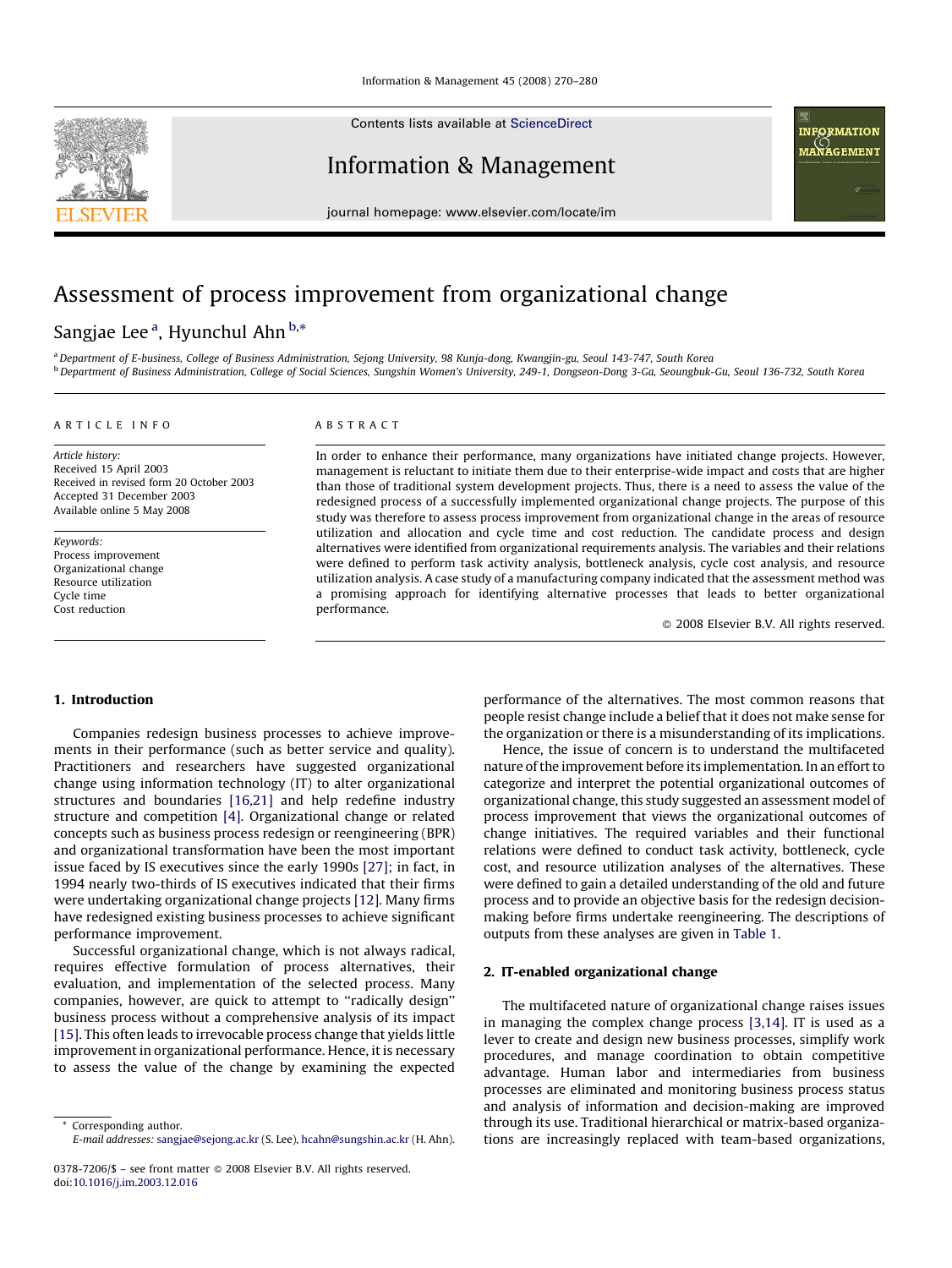<span id="page-1-0"></span>Table 1 Analysis of redesigned process

| Analysis                         | Description of outputs                                                                                                                                                                                                                                                                                                                           |
|----------------------------------|--------------------------------------------------------------------------------------------------------------------------------------------------------------------------------------------------------------------------------------------------------------------------------------------------------------------------------------------------|
| Task activity analysis           | The number of employees working for the task<br>The number of times that the task is<br>performed in the time period<br>The number of work hours per employee<br>for the period<br>The time required to perform the task<br>(processing time) and the delay time<br>for the task (delay time)<br>Cycle time                                      |
| Bottleneck analysis              | Capacity (total available resources): the<br>number of employees in the position to<br>which the task is assigned $\times$ the<br>number of work<br>hours per period<br>Load: the number of times the task is<br>performed in the time period $\times$ the time<br>required to perform the task<br>Excess capacity: (capacity $-$ load)/capacity |
| Cycle cost analysis              | Labor, overhead, and total cost associated<br>with each task                                                                                                                                                                                                                                                                                     |
| Resource utilization<br>analysis | The number of work hours that the<br>employee of each type spends on tasks<br>assigned to that position                                                                                                                                                                                                                                          |

where IT is used to support management coordination of work and organization by division of knowledge.

Despite the higher cost and larger enterprise-wide impact of process redesign projects compared to the traditional IS development projects, the results are ambivalent at best [\[8\]](#page--1-0).

#### 3. Assessment of process improvement

Identification of the right measures for a process is not straightforward. Process modeling or management methods may be adapted from total quality, industrial engineering, and IS practices and are suited to unstructured decision-making inherent in the assessment of organizational change [\[11\]](#page--1-0). The notion of going beyond typical financial indicators to collecting process information and metrics is critical in process measurement [\[5\]](#page--1-0). There are various process modeling methods that test the performance and feasibility of the process alternatives: systems analysis and design technique (SADT) [\[18\],](#page--1-0) Jackson systems development (JSD) [\[13\],](#page--1-0) dynamic systems, analysis, design, and evaluation (DSADE) [\[7\]](#page--1-0), a cognitive approach to manage complex business activities [\[25\],](#page--1-0) work flow management systems for data flow analysis [\[20\]](#page--1-0), a composite stage–activity (S–A) framework for business process change (BPC) methodologies which has been recently applied to public sector [\[19\],](#page--1-0) and data flow diagrams through fisheye views [\[22\]](#page--1-0). These are used for process modeling or simulation. Critical is the notion of process measurement and metrics. Information about process characteristics, outputs, and performance is obviously critical for process management, which provides the direction of potential process improvement and supports problem diagnosis with processes. The process performance information, however, is not fully provided by these models, making the definition of variables and their relationships elusive and difficult. Firms have given less attention to the virtues of measurement and analysis and ongoing process management than to the creative side of process change [\[6\].](#page--1-0) Measure selection and development should be carefully conducted to identify the specific output requirements and a detailed model to produce them, allowing a reliable analysis of predicted process performance.

Business process improvement is often measured in terms of lead time, service time, wait time, and resource utilization [\[17\].](#page--1-0) The purpose of process improvement assessment in organizational change projects is to select the alternative process that has the greatest organizational impact. That process will be used by the design team to decide whether to go through another redesign and simulate the process or to finalize the design and move on to its implementation. In the absence of a rich, consistent measurement approach, it should not be surprising that disparate and incomplete views have been made regarding the organizational impacts of change.

#### 4. Assessment model of process improvement

### 4.1. Description of four analyses

For the evaluation of organizational impact, a multifaceted approach using four factors (cycle time, process bottleneck, cycle cost, and resource utilization) was chosen.

Cycle time is the total time needed to complete a business process; it is one measure of process efficiency. Completing each task activity involves delay and processing time. The reduction of cycle time for those processes critical to the firm, such as time-tomarket and time-from-order-to-delivery, is the major thrust of reengineering. At Hallmark Corp., for example, the development of a new greeting card took 2 years due to a long list of serial procedures in sketches, approvals, and cost estimates. After process reengineering efforts, the cycle time was reduced by half. After a series of reforms to improve collaboration between functional departments, Modicon Inc. brings products to market in one-third of the time it would formerly have taken.

Process bottleneck represents the extent to which each task in a process is likely to limit its output. While jobs wait for resources, they are bottlenecked. Design effort, no matter how ingenious, can hardly improve system throughput if this lowers system performance [\[24,26\]](#page--1-0). In a manufacturing environment, a bottlenecked process increases work-in-process inventory costs. A bottleneck occurs whenever the excess capacity of a task is less than that of the preceding task. Excess capacity is found by dividing the difference between the capacity and the load by capacity. Capacity is calculated by multiplying the number of employees in the position at which a task is performed by the time required to perform the task. A process bottleneck becomes apparent when excess capacity for each task is present. Fig. 1 illustrates an example of bottleneck analysis. A bottleneck occurs in Task B in the process stream; one also occurs in Task D, but to a lesser extent. The organizational change project team can eliminate bottlenecks by adding additional employees to the positions responsible for these tasks.

Cycle cost is the total spent for completing tasks in a process. It is the sum of overhead and labor costs. If they are assigned to specific



Fig. 1. An example of bottleneck analysis.